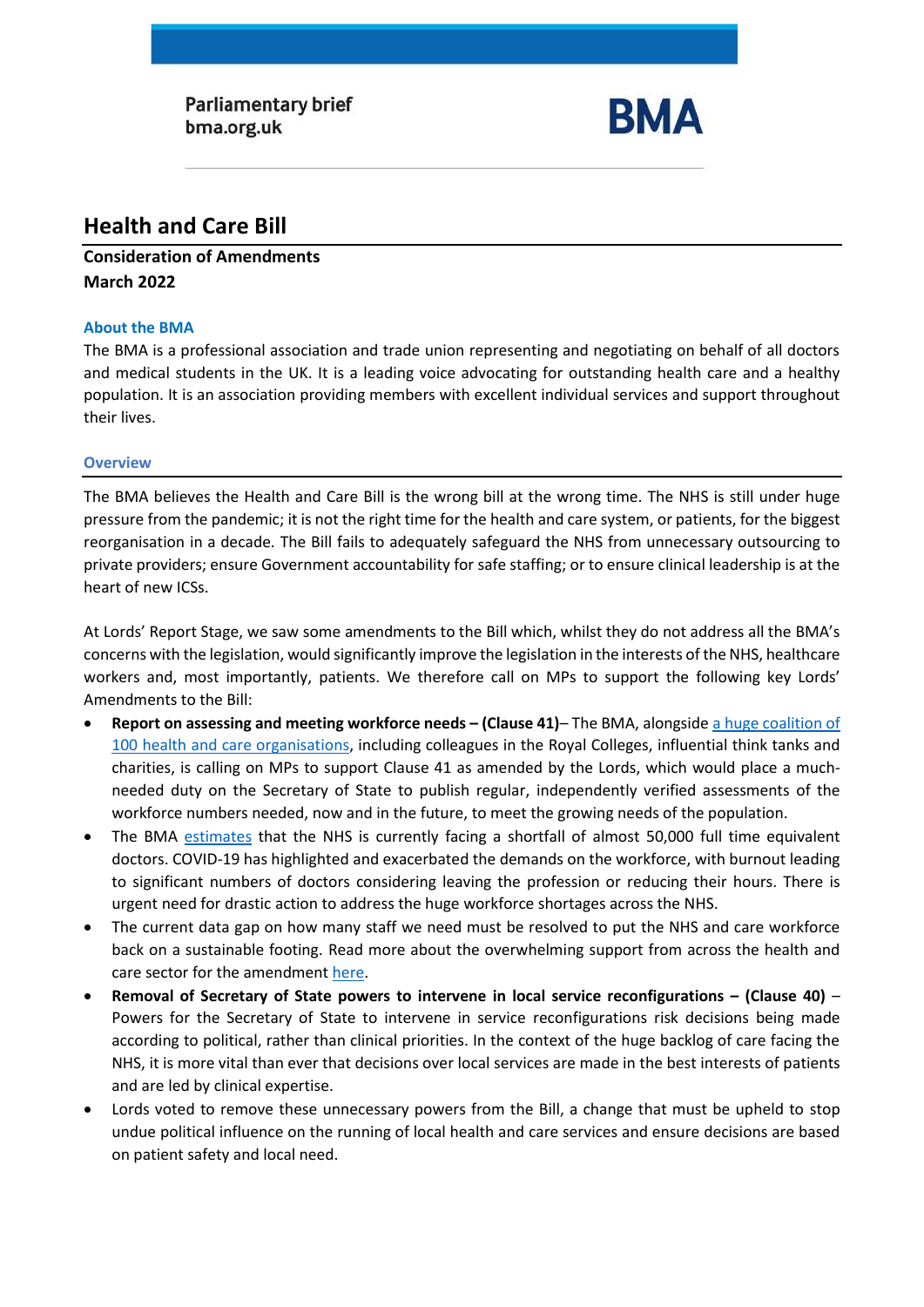• **Extension of conflict of interest rules to ICS sub-committees – (Clause 14)** – a significant concern for doctors raised throughout the Bill's progress is that it leaves open the possibility for corporate healthcare providers to gain seats on ICS boards, which would allow them to influence ICSs strategies and risk conflicts of interest in commissioning decisions. During the Commons' stages, the Government recognised the risk of conflicts of interest as a consequence of private providers sitting on ICBs, but the subsequent Government amendment doesn't go far enough to rule out private company influence across NHS decision-making boards and sub-committees. As such, we urge MPs to uphold Lords' Amendment to the Bill that would apply conflict of interest rules to sub-committees that may also have control and influence over key priorities and commissioning decisions.

#### **Report on assessing and meeting workforce needs – Clause 41**

**We urge MPs – [alongside a coalition of 100 organisations](https://www.rcplondon.ac.uk/guidelines-policy/strength-numbers-stronger-workforce-planning-health-and-care-bill) – to keep Clause 41 in the Bill, as amended by the House of Lords, to deliver regular national, independent assessments of current and future workforce numbers.**

Overcoming unsafe staffing levels is an essential measure to ensure patient safety and to boost the wellbeing, morale, retention, and productivity of staff working in the NHS. This legislation is an opportunity for the Government to take sustainable action to alleviate issues relating to workforce supply and demand in England.

Throughout the passage of the Bill, the BMA has lobbied for the inclusion of a legal duty for the Government to be transparent about the current and future numbers of health and care staff verses how many are needed. Now contained in Clause 41 (as amended by Peers), this duty to publish regular transparent workforce assessments will deliver a shared understanding of the levels of staffing needed to meet national, populationbased demand and should inform local and regional recruitment needs. It will enable proper scrutiny and debate about what policies and investment are needed to prevent instances of unsafe staffing occurring.

To-date, the Government has so far dismissed the need for this reporting on the basis that ['Framework 15'](https://www.hee.nhs.uk/framework-15) (HEE's long term strategic framework), which the Department of Health and Social Care (DHSC) has commissioned HEE to refresh, will "[provide a framework](https://hansard.parliament.uk/lords/2021-12-07/debates/B05FC5DC-E095-444F-83E3-BD40BF226078/HealthAndCareBill#contribution-15A3D12F-6F70-4AE4-A4DE-5B4D7FF3B9F9) for the health and regulated social care workforce… [and] look at the key drivers of workforce supply". Whilst greater clarity on these drivers is welcome, Framework 15 was first published in 2014, last updated in 2017, and there is still no agreed, publicly available assessment of workforce numbers now nor into the future – the framework does not address what would be achieved by Clause 41 but could, instead, feed into those regular publications of workforce modelling.

The Government has to date resisted efforts to make this amendment, [stating](https://hansard.parliament.uk/lords/2022-03-03/debates/E2FD0BB1-EE6A-4C9F-A8BD-99FFB987323F/HealthAndCareBill#contribution-C21B77A2-D96C-478E-A68A-54986695FA5B) that it has commissioned NHSE/I to develop a long-term plan for the workforce. However, the BMA and coalition of organisations we have been working with in calling for the amendment, do not believe this commitment goes far enough it. The Government has made no commitment to include modelling on the numbers of staff needed across the health and care system to meet population demand for services, now or into the future. A workforce plan without numbers doesn't add up.

The non-legislative approach has not worked. That is why Clause 41, as amended in the House of Lords, has been backed by those who have formerly been at the helm of the NHS, including Lord Simon Stevens (former NHS chief executive), Baroness Dido Harding (former chair of NHS Improvement), and the Rt Hon Jeremy Hunt MP (former Secretary of State for Health and Social Care). Their [experience is clear](https://hansard.parliament.uk/lords/2021-12-07/debates/B05FC5DC-E095-444F-83E3-BD40BF226078/HealthAndCareBill#contribution-DE82CD07-8E79-4EFC-8C5F-D7DEAA6B7325) that the Government's workforce planning will continue to omit this vital component unless they are 'expressly required' to be 'honest about the mismatch between supply and demand of healthcare workers'.

**Having a collective, national picture of the health and care staff numbers needed to ensure the healthcare system can deliver the care that patients expect will provide the strongest foundations to take long-term**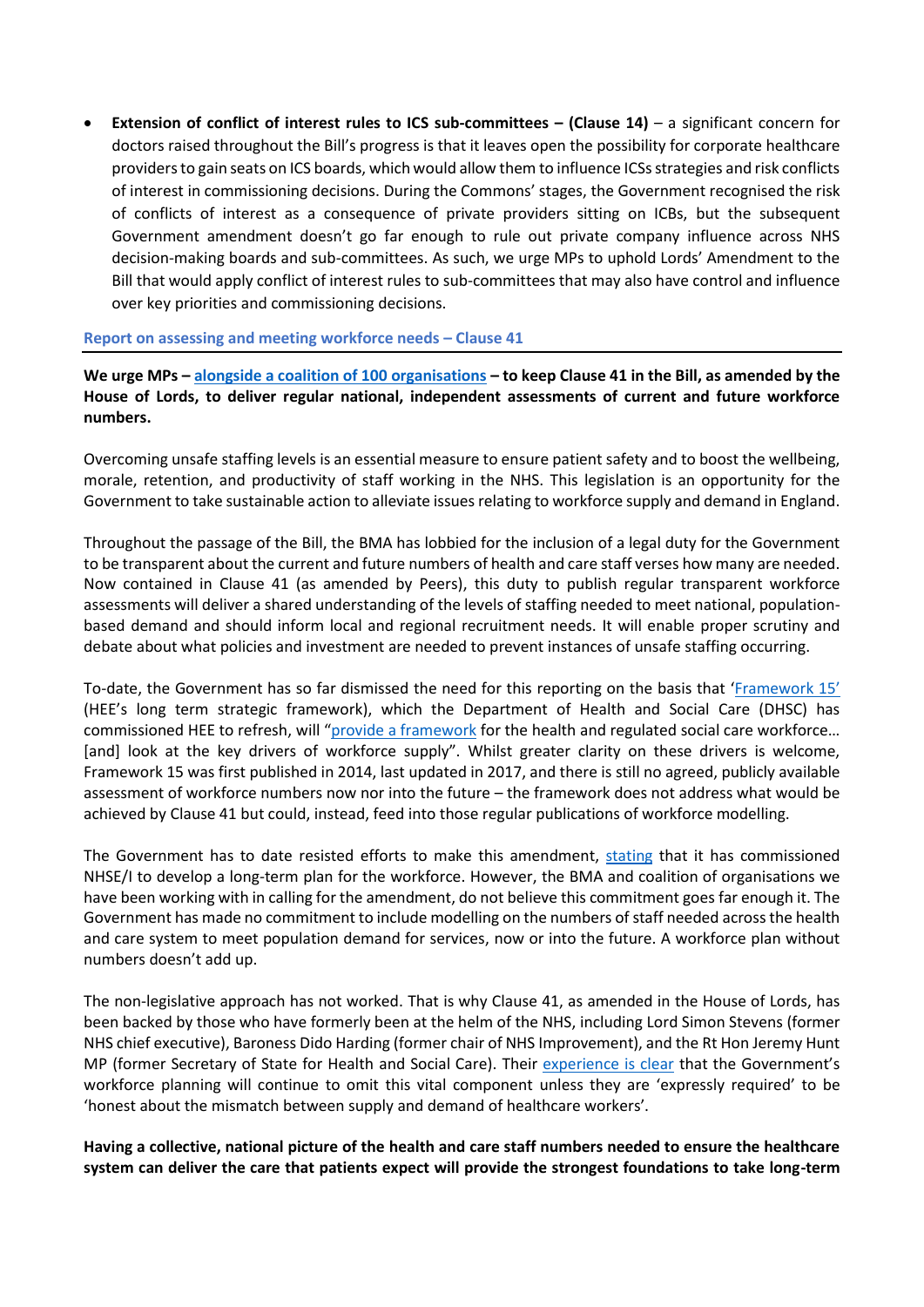**strategic decisions about funding, regional and specialty shortages, and skill mix. We urge MPs to seize the opportunity to address the existing accountability gap for workforce planning and ensure Clause 41, as amended by the House of Lords, remains in the Bill** 

#### **Removal of Secretary of State powers to intervene in local service reconfigurations – Clause 40**

The BMA has [joined](https://www.nhsconfed.org/publications/joint-letter-secretary-state-health-and-social-care) NHS Confederation, The Kings Fund, the Nuffield Trust and others in calling for the removal of the Secretary of State's powers to intervene in service reconfigurations and welcome the Lords Amendment to this effect at Report Stage.

As [highlighted](https://hansard.parliament.uk/lords/2022-03-03/debates/65D43AA3-168D-41AD-BB61-FE026E6FDCAB/HealthAndCareBill) by peers during the Report Stage debate on the amendment powers for the Secretary of State to intervene in service reconfigurations risk decisions being made according to political, rather than clinical priorities. In the context of the huge backlog of care facing the NHS, it is more vital than ever that decisions over local services are made in the best interests of patients and are led by clinical expertise.

Whilst the BMA supports clear lines of political accountability for the NHS at Secretary of State level, power must be balanced with responsibility, and we have consistently raised concern that the measures in the Bill focus much more on affording new powers to the Secretary of State without the necessary accountability. Unchecked, we are concerned the powers within the Bill could result in undue political influence in NHS decision making and undermine long-term planning.

We call on MPs to ensure the Lords' amendment to remove powers over service reconfigurations, as previously contained in Clause 40 of the Bill, are upheld to help ensure decisions over local health services are based on patient safety and local need.

#### **Rule out private providers on NHS Boards - Clause 14**

The Bill leaves open the possibility for corporate healthcare providers to gain seats on ICS boards and, as a consequence, could allow them to influence ICSs overarching strategies and risk conflicts of interest in commissioning decisions.

In response to amendments tabled by the Opposition and supported by the BMA, the Government brought an amendment to the Bill at Report Stage in the Commons that would prevent the appointment of a member of an integrated care board if they "could reasonably be regarded as undermining the independence of the NHS because of their involvement in the private healthcare sector or otherwise".

Whilst the Government clearly recognises the risks posed by private sector companies sitting on NHS decisionmaking boards, the amendment does not go far enough to address this. It fails to rule out private sector companies sitting on NHS decision-making boards or sub-committees and therefore wielding influence over decisions and the overarching strategy of the ICS.

To help guard against conflicts of interest and undue influence in decision-making, corporate providers must not be involved in the leadership of ICSs or any commissioning decisions they make. We therefore call on MPs to support the Lords Amendment to Clause 14 of the Bill that would extend conflict of interest rules to ICS sub-committees. This would help go some way in strengthening provisions to avoid certain persons who may have a conflict of interest in promoting private healthcare from being appointed as members of subcommittees and help ensure commissioning decisions are made in the best interests of the NHS and patient care.

#### **Other issues**